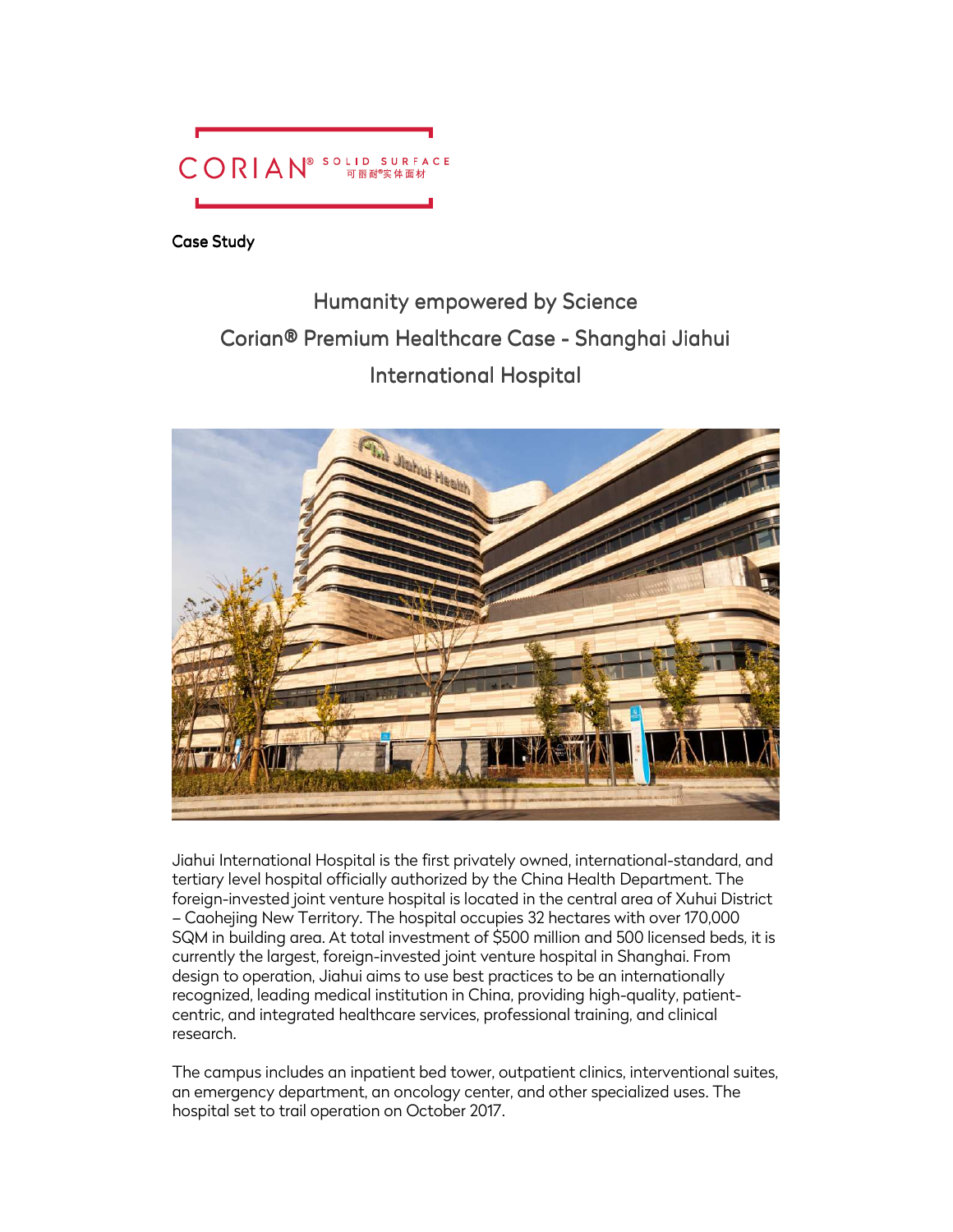

Jiahui Hospital Operation Theatre uses Corian® solid surface seamless interior cladding

Bringing true international standard of medical service, Jiahui International Hospital collaborate with Massachusetts General Hospital since 2011 to plan the overall strategy, operation management and clinical research.



Jiahui International Hospital Nurse Reception Desk and Corridor uses Corian® solid surface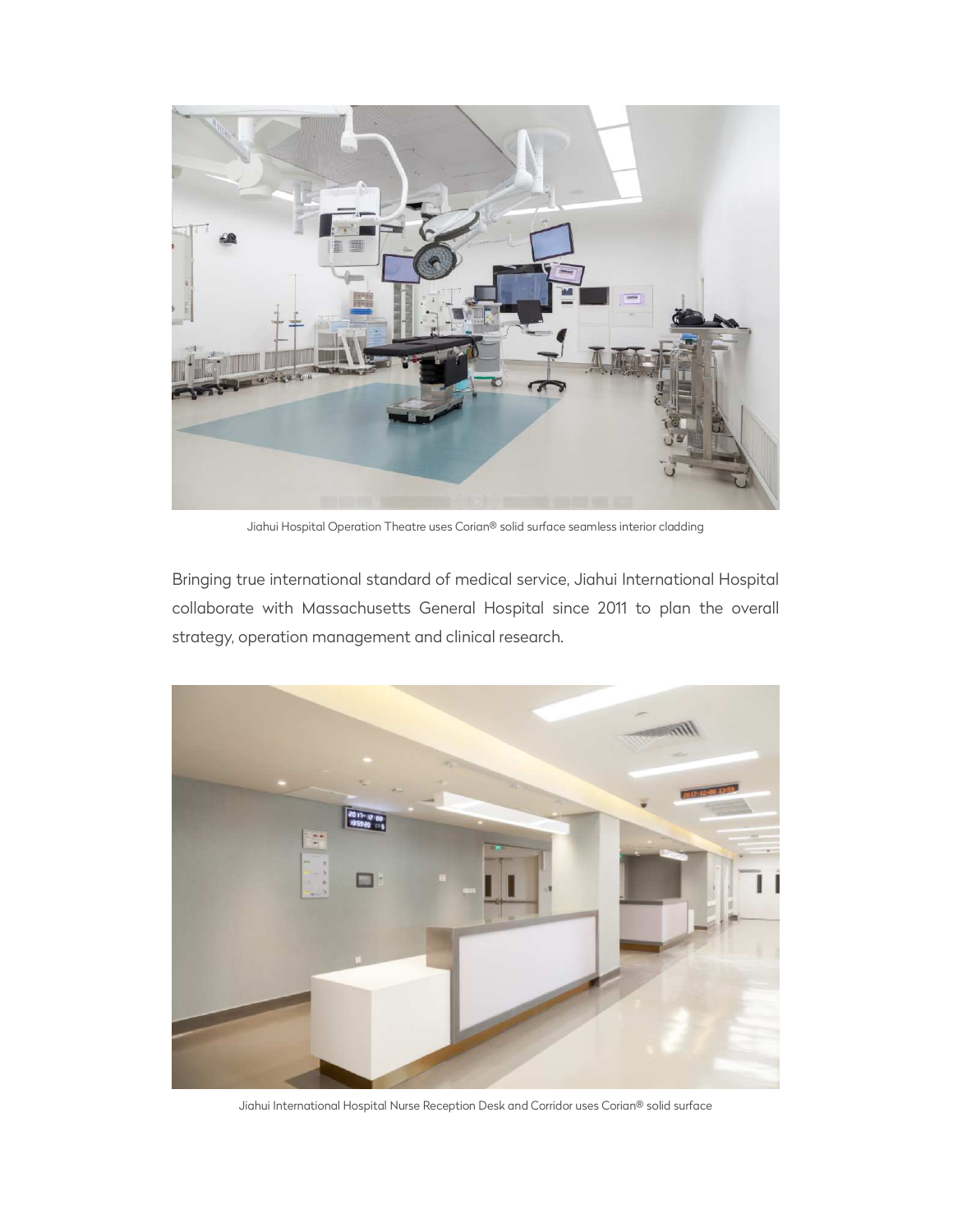

Jiahui International Hospital Nurse Reception Desk and Corridor uses Corian® solid surface

From overall design to daily operation, Jiahui International Hospital focused on delivering efficient, comprehensive and patient-focused healthcare. The hospital design and construction complies with FGI and JCI standard. It is the only healthcare complex that received LEED Gold award in Asia. The interior space of the hospital employs massive amount of Corian® in front desk, corridor, patient room, operation theatre and research lab.



Jiahui International Hospital Patient Room & Operation Theatre uses Corian® countertop and basin

Position as professional premium integrated hospital, Jiahui focuses hygiene as one of the most important criteria. Corian® is non-porous and seamless, making it resistant to bacteria, easy to clean and minimizing risk of cross infection. Even in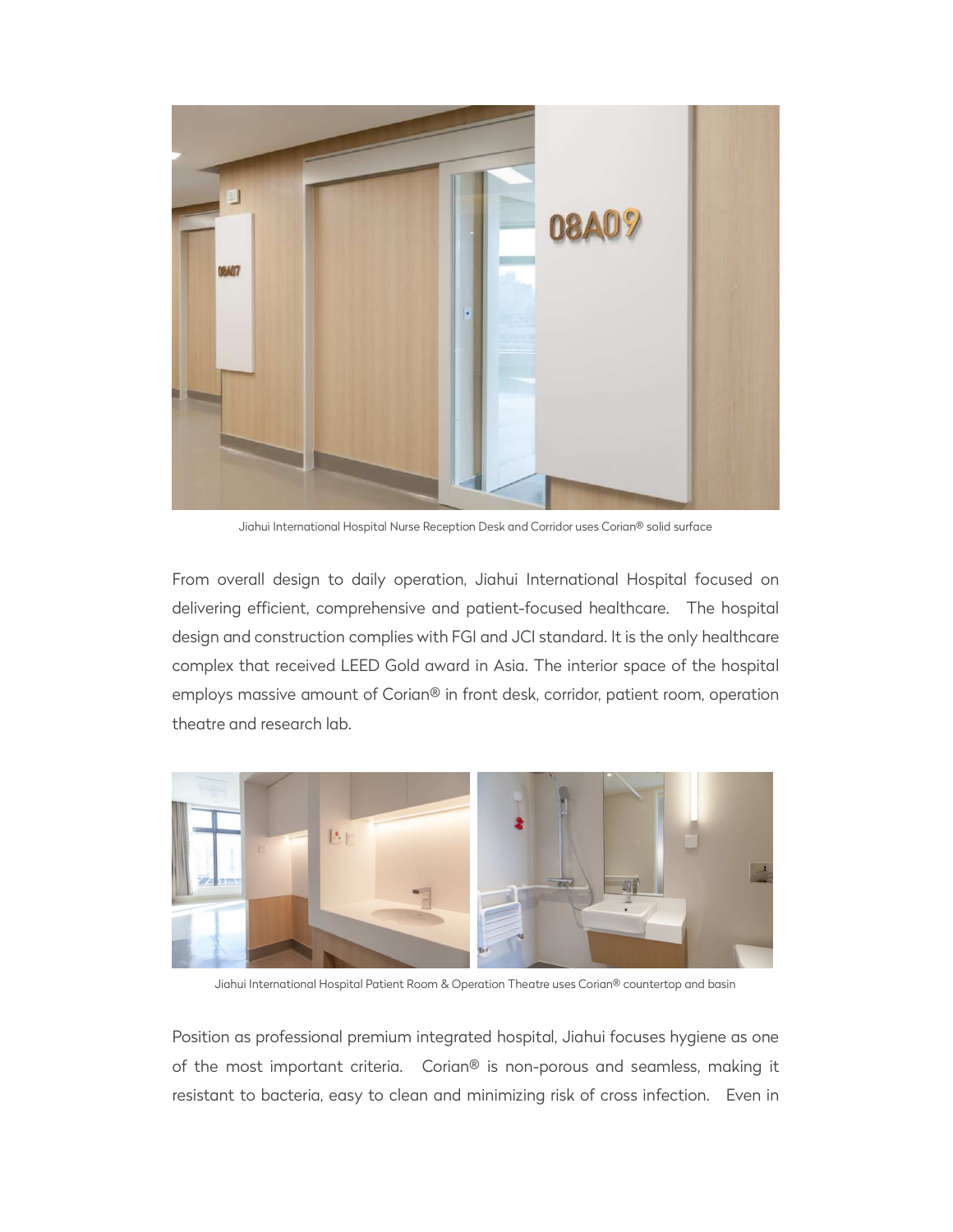operation theatre and X-ray room where radioactive substance is in the space, Corian® is able to provide superior performance and resist contamination. Envisioned as a welcoming, high tech and contemporary environment similar to hotel, Jiahui make uses of different colors and seamless joint of Corian® in reception, corridor, patient room, windowsill etc. to realize this design. The superior functionality of Corian® also reduce maintenance cost and increase the total value in use; archiving a true world class medical standard.



Jiahui International Hospital windowsill & patient room wall cabinet uses Corian®

Focusing on patient-centric and premium medical quality, Jiahui International Hospital integrates Corian® into every part of the healthcare system and become new benchmark of premium hospital.

#### More information about Jiahui International:

Submitted by: Ms Iris Qi, Sales Leader for East China, Fabricator: Shanghai Zhizijia Trade Development Co., Ltd

About Corian® (www.corian.cn) - First created as a high performance material for kitchen and bathroom worktops, Corian® is now - thanks to its unique combination of functionality, versatility and beauty - a leading global brand in surfacing materials for interior design and architecture. Over the years, DuPont has established Corian® advanced surface as an exceptional design tool for every application one can imagine. Kitchens, bathrooms, lighting, furnishing, facades, seating, radiators, home automation, touch control surfaces: today, Corian® can be found almost everywhere in Commercial, Residential and Public Space applications. Corian® is a product of DowDuPont Specialty Products.